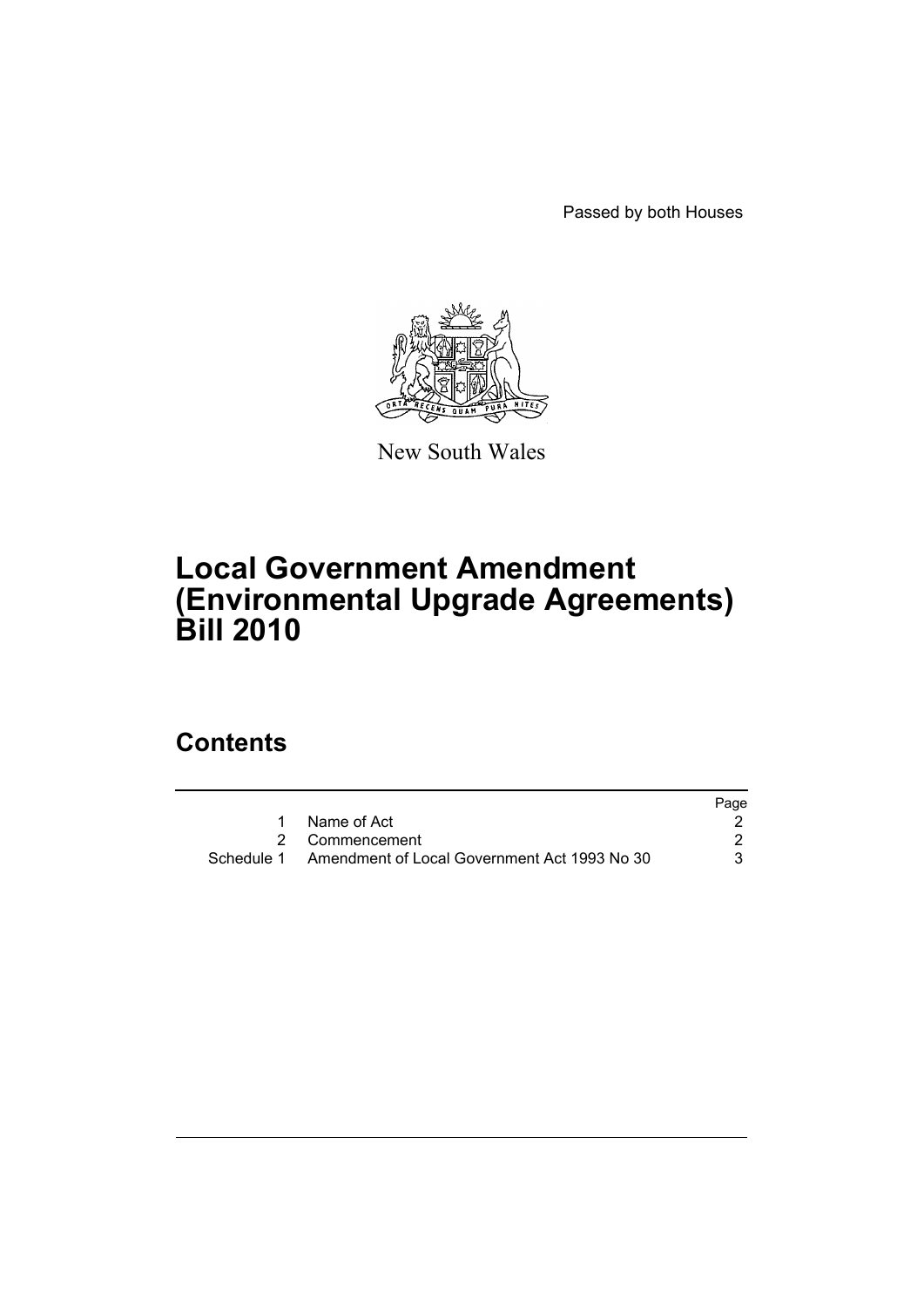*I certify that this public bill, which originated in the Legislative Assembly, has finally passed the Legislative Council and the Legislative Assembly of New South Wales.*

> *Clerk of the Legislative Assembly. Legislative Assembly, Sydney, , 2010*



New South Wales

# **Local Government Amendment (Environmental Upgrade Agreements) Bill 2010**

Act No , 2010

An Act to amend the *Local Government Act 1993* to make provision for environmental upgrade agreements.

*I have examined this bill and find it to correspond in all respects with the bill as finally passed by both Houses.*

*Assistant Speaker of the Legislative Assembly.*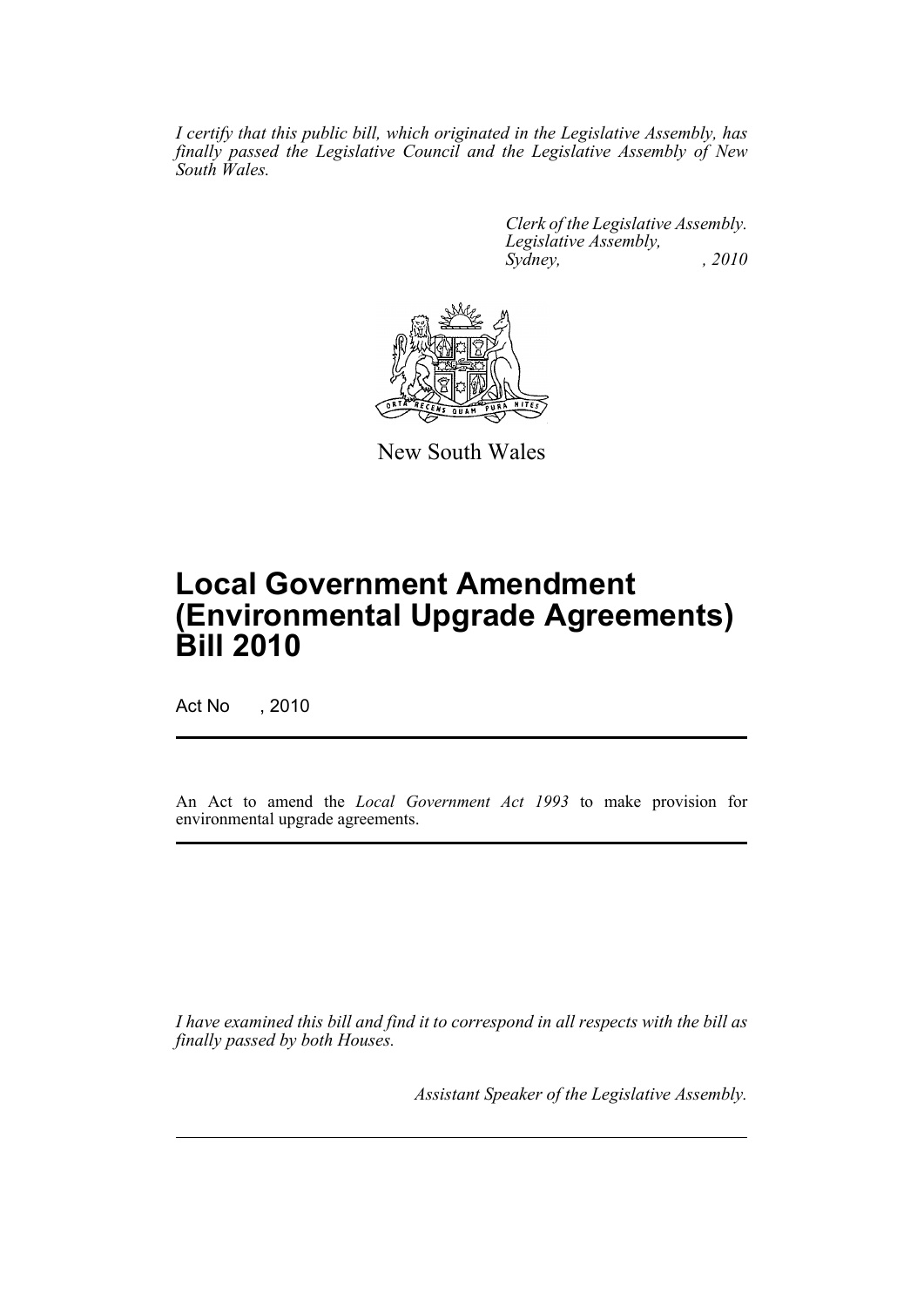#### <span id="page-2-0"></span>**The Legislature of New South Wales enacts:**

#### **1 Name of Act**

This Act is the *Local Government Amendment (Environmental Upgrade Agreements) Act 2010*.

#### <span id="page-2-1"></span>**2 Commencement**

This Act commences on a day or days to be appointed by proclamation.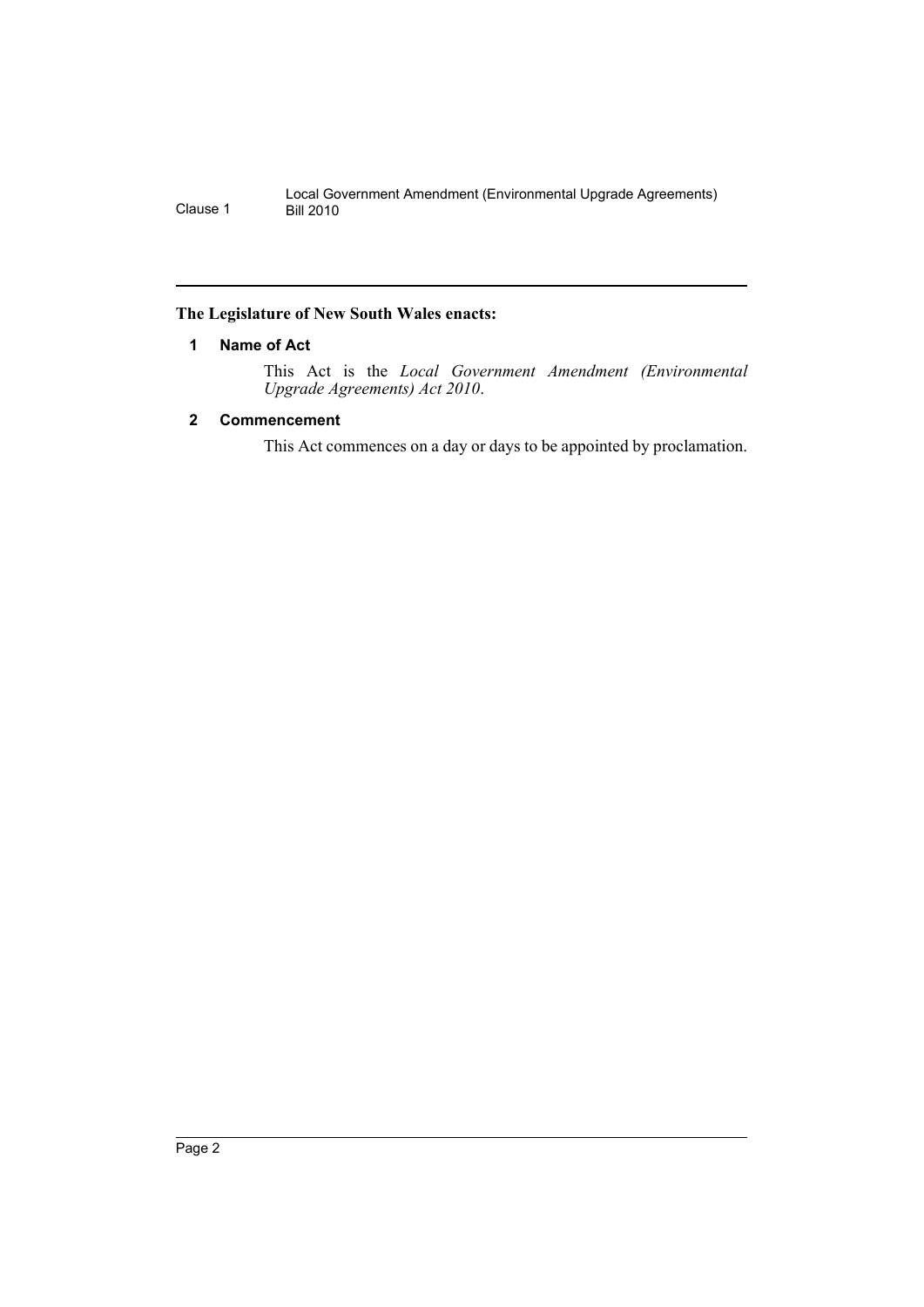Amendment of Local Government Act 1993 No 30 Schedule 1

### <span id="page-3-0"></span>**Schedule 1 Amendment of Local Government Act 1993 No 30**

#### **[1] Chapter 6, Part 2A**

Insert after Part 2:

## **Part 2A Environmental upgrade agreements**

#### **54C Definitions**

In this Part:

*environmental upgrade agreement*—see section 54D. *environmental upgrade charge*—see section 54G.

*environmental upgrade works*—see section 54E.

*owners corporation* for a strata scheme means the owners corporation for the strata scheme constituted under the *Strata Schemes Management Act 1996*.

*strata building* means a building containing a lot or part of a lot that is the subject of a strata scheme.

*strata scheme* means a strata scheme under the *Strata Schemes (Freehold Development) Act 1973* or a leasehold strata scheme under the *Strata Schemes (Leasehold Development) Act 1986*.

#### **54D Environmental upgrade agreement**

- (1) A council may enter into an environmental upgrade agreement with a building owner and a finance provider in relation to a building.
- (2) An *environmental upgrade agreement* is an agreement under which:
	- (a) a building owner agrees to carry out environmental upgrade works in respect of a building, and
	- (b) a finance provider agrees to advance funds to the building owner to finance those environmental upgrade works, and
	- (c) the council agrees to levy a charge on the relevant land for the purpose of repaying the advance to the finance provider.
- (3) A building owner is a person who is the owner of the land on which the building is erected.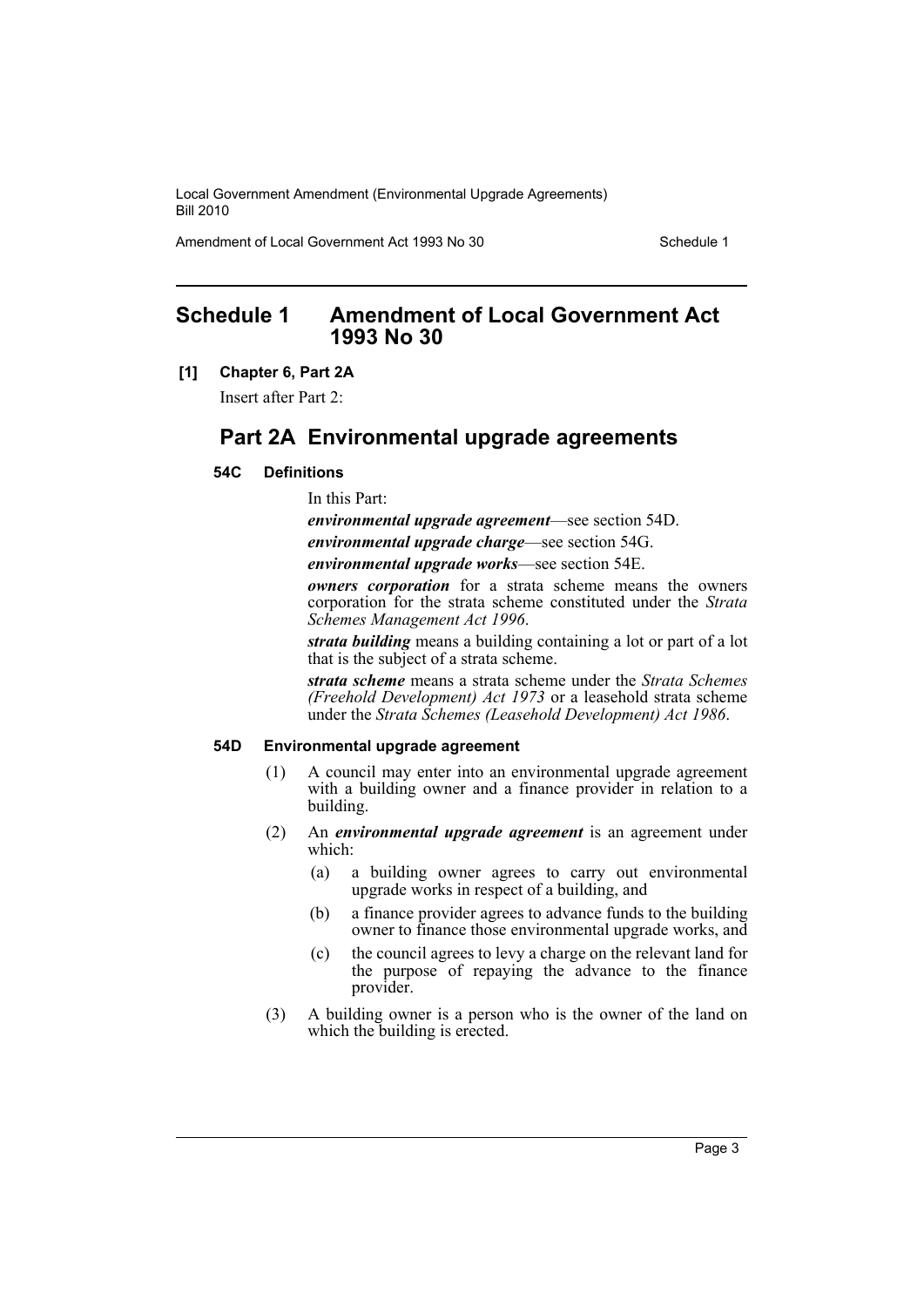Schedule 1 Amendment of Local Government Act 1993 No 30

- (4) For a building erected on land that is the subject of a strata scheme, the owners corporation for the strata scheme is taken to be the building owner.
- (5) The function of entering into an environmental upgrade agreement can be delegated by a council only to the general manager of the council. The delegation must specify the building or buildings to which the delegation relates.
- (6) Other persons may also be party to an environmental upgrade agreement.

#### **54E What are environmental upgrade works?**

- (1) For the purposes of this Part, *environmental upgrade works* are works to improve the energy, water or environmental efficiency or sustainability of the building to which the agreement relates.
- (2) Environmental upgrade works include any works declared by the regulations to be environmental upgrade works.
- (3) Environmental upgrade works do not include any works declared by the regulations to be excluded works.
- (4) More than one environmental upgrade agreement may be entered into in relation to the same environmental upgrade works.

#### **54F Buildings that can be subject of environmental upgrade agreement**

- (1) An environmental upgrade agreement must relate to an existing building (that is, a building that is complete and ready for lawful use and occupation at the time the agreement is entered into).
- (2) The building must be a non-residential building or a strata building that is the subject of a multi-residence scheme.
- (3) A non-residential building is a building used wholly or predominantly for commercial, industrial or other non-residential purposes.
- (4) A multi-residence scheme is a strata scheme comprising more than 20 lots (disregarding utility lots and lots used for parking).
- (5) The building must be located in the council's area at the time that the agreement is entered into.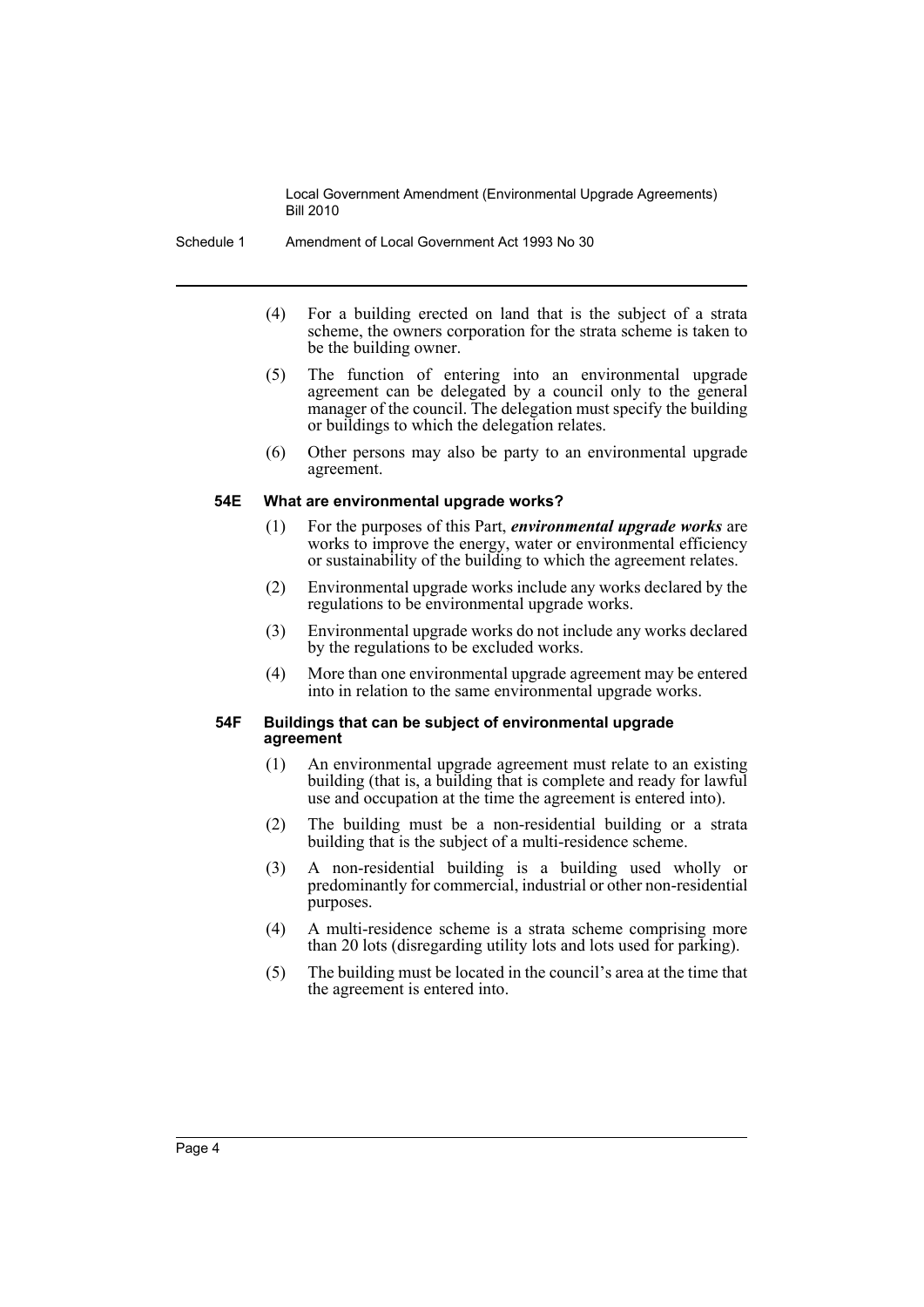Amendment of Local Government Act 1993 No 30 Schedule 1

#### **54G Contents of environmental upgrade agreement**

- (1) An environmental upgrade agreement must specify the following:
	- (a) the environmental upgrade works to be carried out by or on behalf of the building owner under the agreement,
	- (b) the amount of the advance or advances to be made by the finance provider under the agreement,
	- (c) the arrangements for repayment of the advance or advances (the *agreed repayment arrangements*).
- (2) The agreed repayment arrangements may require the council to levy a charge (an *environmental upgrade charge*) for the purpose of discharging the building owner's obligation to repay the advance or advances made by the finance provider under the agreement (including any interest or other charges payable under the agreement).
- (3) The agreed repayment arrangements must specify:
	- (a) the amount of the environmental upgrade charge or charges to be levied by the council under the agreement (or a method for calculating the amount of the charge or charges), and
	- (b) the date or dates on which the charge or charges are to be levied by the council, and
	- (c) any adjustments to be made to the charge or charges in the event of late payment.
- (4) Money paid to a council in respect of an environmental upgrade charge is to be paid by the council to the finance provider in accordance with the environmental upgrade agreement.
- (5) An environmental upgrade agreement may permit the early repayment of any amount payable under the agreement.
- (6) An environmental upgrade agreement must be in writing.
- (7) An environmental upgrade agreement may include any other provisions agreed to by the parties.
- (8) An environmental upgrade agreement may be varied or terminated by further agreement between the council, the finance provider and the building owner for the time being.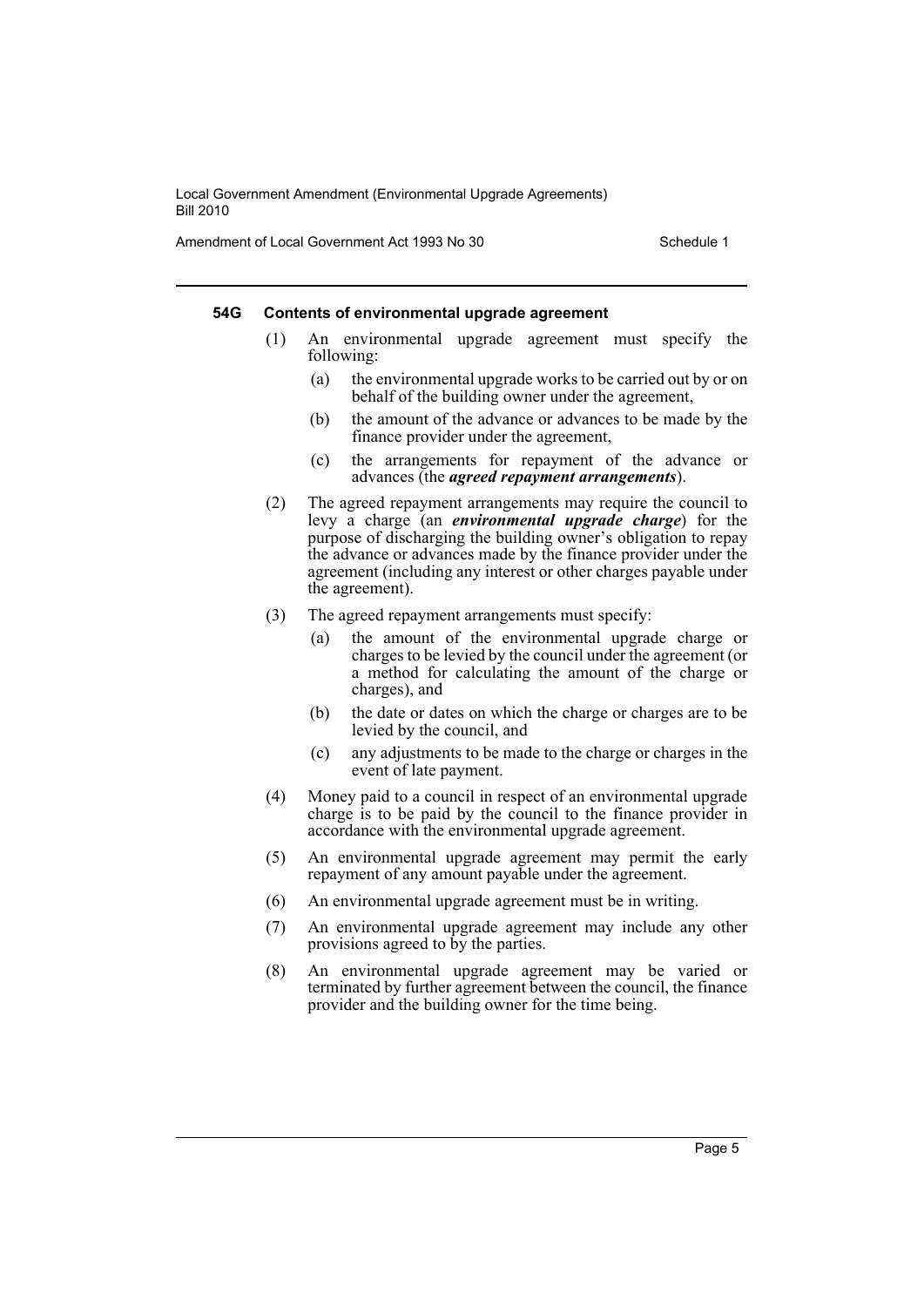Schedule 1 Amendment of Local Government Act 1993 No 30

#### **54H Council fees under agreement**

- (1) An environmental upgrade agreement may authorise a council to deduct from any money paid in respect of an environmental upgrade charge, and retain, as a council fee:
	- (a) a service fee, being a fee to cover any costs incurred by the council in entering into, or administering, the agreement, and
	- (b) a late payment fee, being the amount, or a part of the amount, charged under the agreement for late payment of an environmental upgrade charge.
- (2) The environmental upgrade agreement must specify the amount of, or a method for calculating, any such council fee.
- (3) Part 10 of Chapter 15 does not apply in respect of a council fee charged under an environmental upgrade agreement.
- (4) However, section 610D applies to the service fee component of the council fee.

#### **54I Power to levy environmental upgrade charge**

- (1) A council may levy an environmental upgrade charge in accordance with an environmental upgrade agreement.
- (2) An environmental upgrade charge may be levied only on the land on which the building to which the environmental upgrade agreement relates is erected or, in the case of a strata building, the land that is the subject of the relevant strata scheme.

#### **54J Application of other charge provisions to environmental upgrade charge**

- (1) The relevant provisions apply in respect of an environmental upgrade charge in the same way as they apply in respect of a charge levied under Chapter 15.
- (2) The *relevant provisions* are the following provisions:
	- (a) Chapter 15—sections 543, 544, 545, 546 (1), (3), (4) and (5), 550, 561, 569, 571, 573, 602 and 603,
	- (b) Chapter 17—sections 695, 696 and 712 and Division 5 of Part 2.
- (3) The relevant provisions apply with the following modifications:
	- (a) in section 545, a reference to a provision of Part 4 of Chapter 15 is taken to include a reference to a provision of this Part,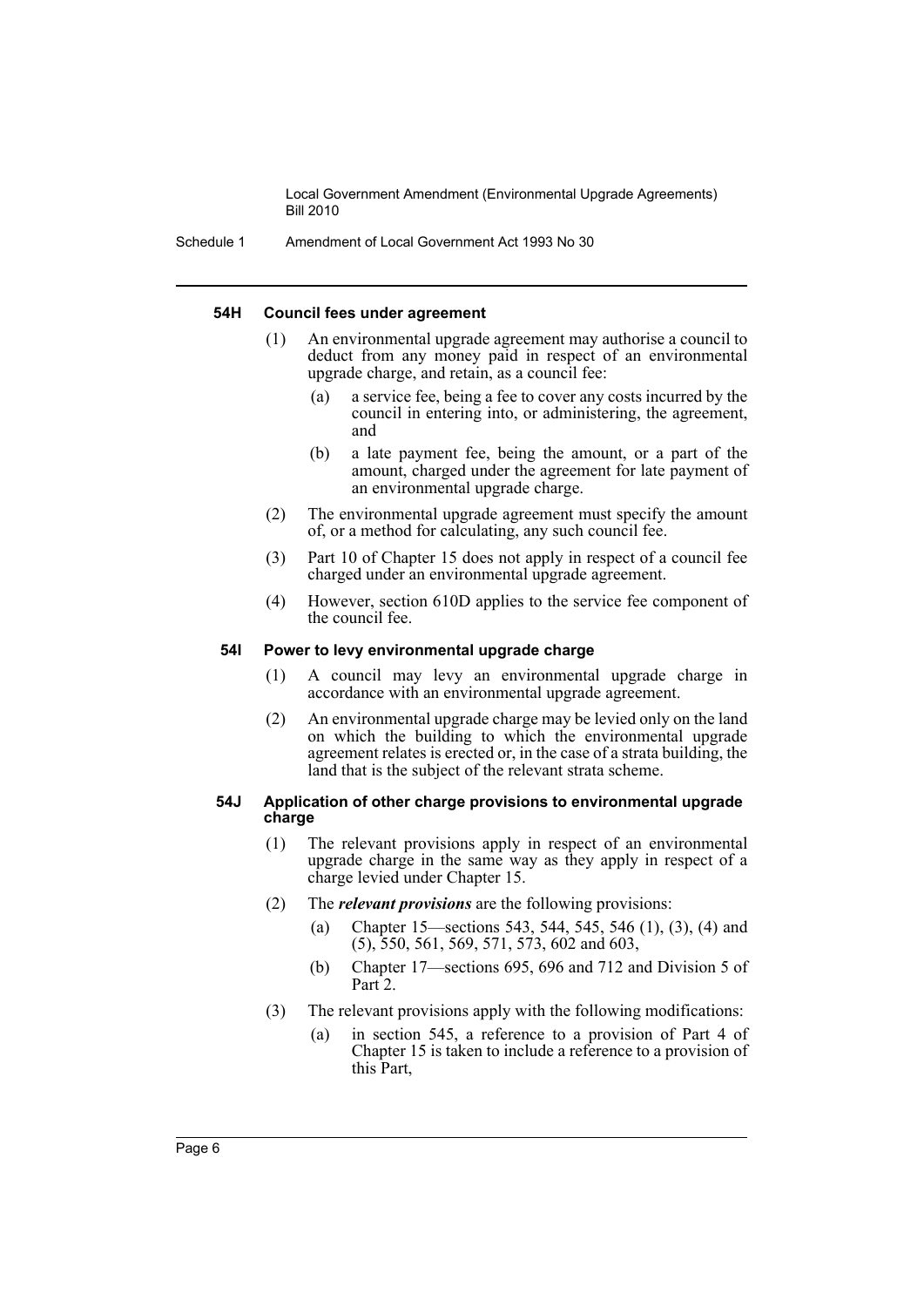Amendment of Local Government Act 1993 No 30 Schedule 1

- (b) in section 550, a reference to a rate or charge levied under this Act is taken to include a reference to any amount charged under an environmental upgrade agreement for late payment of an environmental upgrade charge.
- (4) The regulations may further apply, disapply or modify the operation of any provision of this Act that relates to charges levied by a council in respect of an environmental upgrade charge.

#### **54K Special provisions relating to strata buildings**

- (1) An environmental upgrade charge that is levied in respect of land that is the subject of a strata scheme is payable by the owners corporation for that strata scheme.
- (2) This section has effect despite section 561, as applied by this Part.
- (3) An owners corporation may determine whether environmental upgrade charges are to be paid from its sinking fund or its administrative fund.
- (4) An owners corporation for a strata scheme must, on the request of an owner of a lot that forms part of the strata scheme, provide to the owner a copy of any environmental upgrade agreement that relates to premises the subject of the strata scheme.
- (5) The regulations may disapply or modify the operation of any provision of the *Strata Schemes Management Act 1996* in relation to environmental upgrade charges.

#### **54L Payment of environmental upgrade charge**

- (1) An environmental upgrade charge is to be paid within 28 days after notice of the charge is served on the person liable to pay it.
- (2) When an environmental upgrade charge is paid to a council, the council may deduct from the payment, and retain, any amount that the council is authorised to deduct and retain as a council fee under the agreement.
- (3) Money paid to a council in respect of an environmental upgrade charge, other than any council fee retained by the council, must be held, pending its payment to the finance provider to which it is to be paid, in the council's trust fund in trust for the finance provider.
- (4) A separate account is to be established in the council's trust fund for money paid in respect of environmental upgrade charges.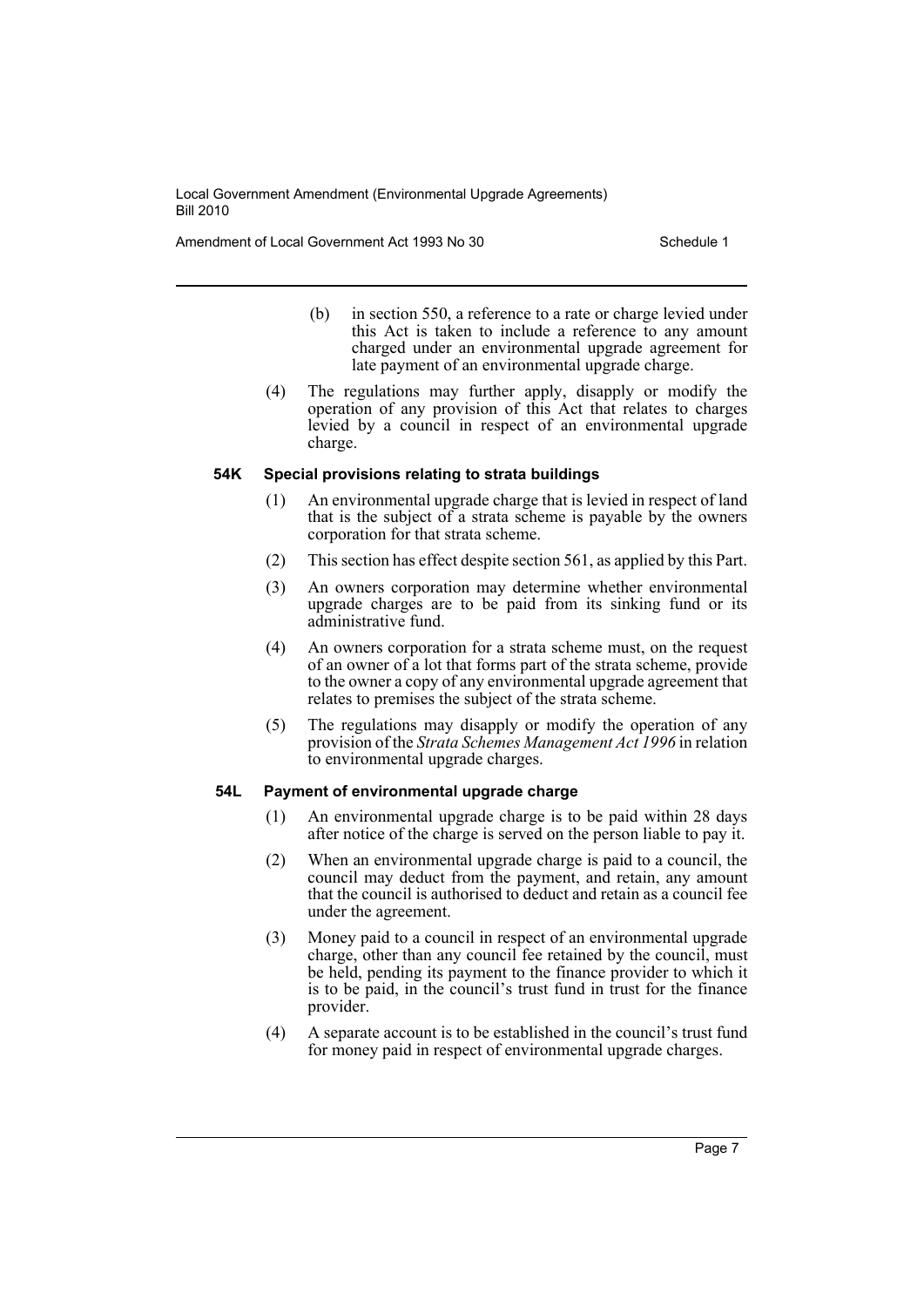Schedule 1 Amendment of Local Government Act 1993 No 30

(5) Money paid to a council in respect of an environmental upgrade charge does not form part of the council's general income under Part 2 of Chapter 15.

#### **54M Liability of council to recover charge**

- (1) A council must use its best endeavours to recover an environmental upgrade charge in accordance with any requirements imposed on it by an environmental upgrade agreement.
- (2) However, a council is not liable for any failure by a person to pay an environmental upgrade charge or part of an environmental upgrade charge.
- (3) Accordingly, any such failure does not make the council liable to pay the outstanding amount to the finance provider.

#### **54N Recovery of contributions from lessees**

- (1) A provision of a lease may require a lessee to pay to the lessor a contribution towards an environmental upgrade charge payable under an environmental upgrade agreement that relates to premises that are the subject of the lease.
- (2) The amount recoverable by the lessor as a contribution must not exceed a reasonable estimate of the cost savings to be made by the lessee, as a consequence of the environmental upgrade works provided for by the environmental upgrade agreement, during the period to which the contribution relates.
- (3) An environmental upgrade agreement may make provision for the recovery of contributions by a lessor (including by providing for the methodology by which the cost savings to be made by a lessee are to be estimated), in which case a contribution is recoverable only in accordance with that agreement.
- (4) The methodology may permit both savings made directly by the lessee and a proportion of savings made by all occupants of the relevant building to be counted towards the cost savings made by the lessee.
- (5) The parties to a lease may agree that subsections (2)–(4) do not apply in respect of the lease. In such a case, the lease may make alternative provision for the payment by the lessee of a contribution towards an environmental upgrade charge payable under an environmental upgrade agreement.
- (6) A lessor is not entitled to recover a contribution from a lessee towards the payment of an environmental upgrade charge unless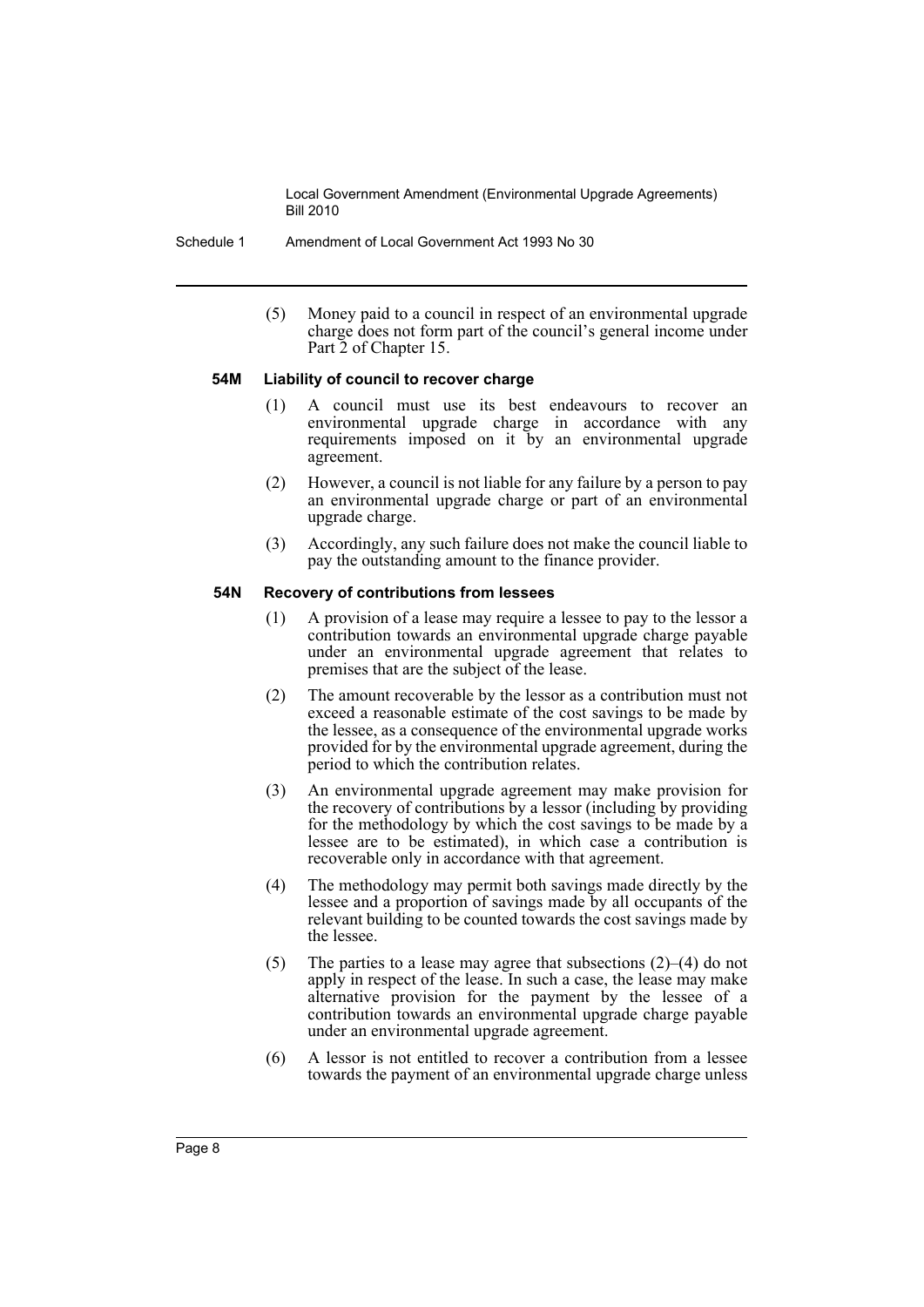Amendment of Local Government Act 1993 No 30 Schedule 1

the lessor provides to the lessee, on request by the lessee, a copy of the environmental upgrade agreement to which the contribution relates.

- (7) This section applies despite section 23 of the *Retail Leases Act 1994* and section 40 of the *Residential Tenancies Act 2010*.
- (8) To avoid doubt, a contribution referred to in this section is an outgoing for the purposes of the *Retail Leases Act 1994*. **Note.** See, in particular, section 27 of the *Retail Leases Act 1994*.
- (9) The regulations may make further provision for or with respect to the making of contributions towards environmental upgrade charges by lessees.
- (10) In particular, the regulations may disapply or modify the operation of any provision of the *Retail Leases Act 1994* or the *Residential Tenancies Act 2010* in relation to any such contribution.
- (11) In this section:

*lease* means an agreement under which a person grants to another person for value a right of occupation of premises.

#### **54O Agreements to be made on a voluntary basis**

- (1) Entry into an environmental upgrade agreement is voluntary.
- (2) A council must not require a person to enter into an environmental upgrade agreement, whether as a condition of a development consent or a requirement of an order under the *Environmental Planning and Assessment Act 1979* or by any other means.
- (3) This section does not prevent a planning agreement under the *Environmental Planning and Assessment Act 1979* making provision for entry into an environmental upgrade agreement.

#### **54P Reporting requirements**

- (1) A council must include particulars of any environmental upgrade agreement entered into by the council in its annual report, in accordance with any requirements imposed under section 406.
- (2) The Director-General is to consult with the Director-General of the Department of Environment, Climate Change and Water regarding the requirements that are to apply under that section in respect of environmental upgrade agreements.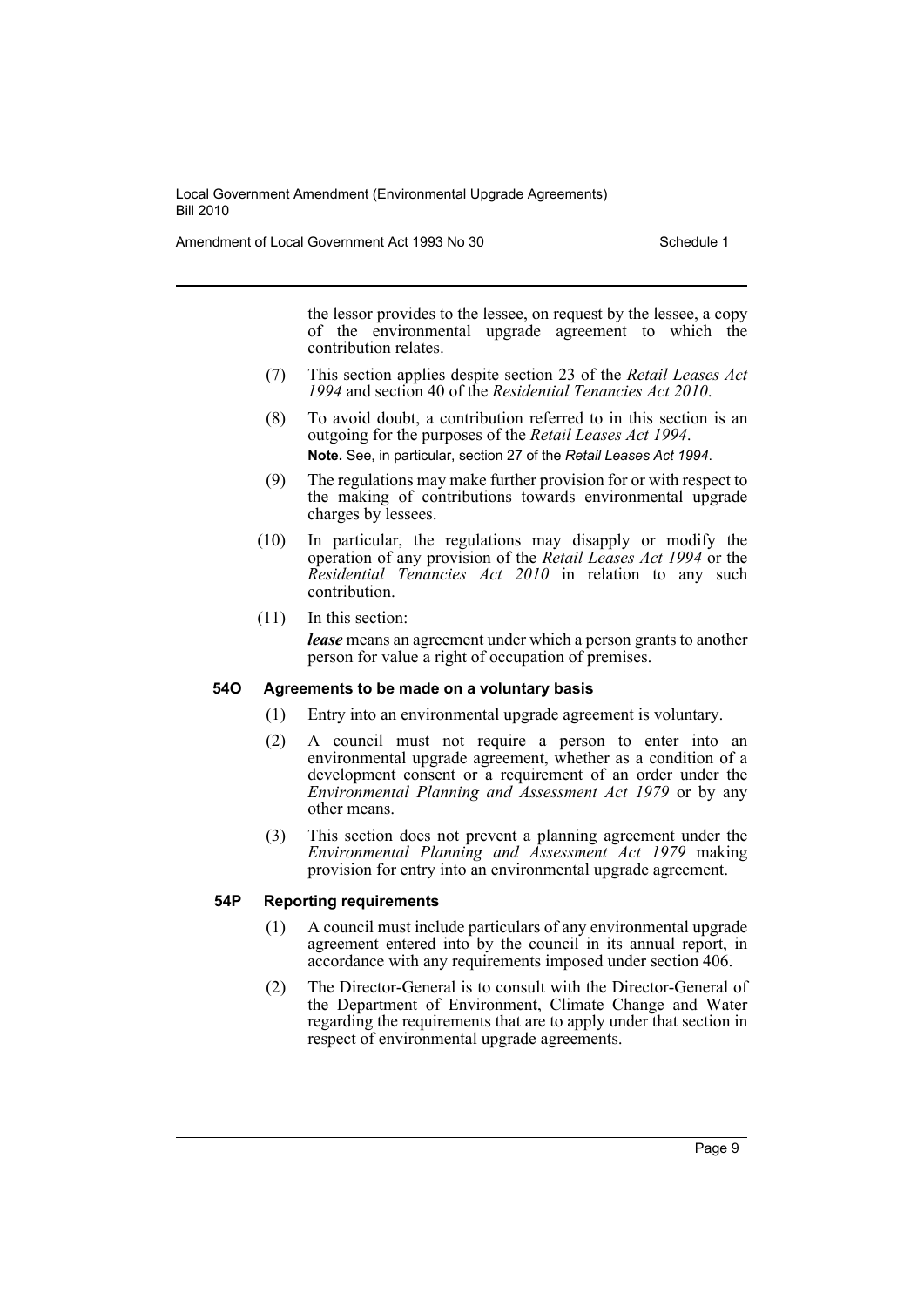- Schedule 1 Amendment of Local Government Act 1993 No 30
	- (3) A council is authorised to disclose information about any environmental upgrade agreement to which it is a party to the Director-General of the Department of Environment, Climate Change and Water.
	- (4) A council is required to disclose any information about an environmental upgrade agreement to which it is a party that is requested by the Director-General of the Department of Environment, Climate Change and Water.

#### **54Q Guidelines**

- (1) The Minister for Climate Change and the Environment may, with the concurrence of the Minister administering this Act, from time to time prepare, adopt or vary guidelines relating to environmental upgrade agreements and the functions of councils under this Part.
- (2) In particular, the guidelines may specify provisions that may be included in an environmental upgrade agreement with respect to:
	- (a) the making of contributions by lessees towards environmental upgrade charges payable under an agreement (including by providing for the methodology by which the cost savings to be made by a lessee as a consequence of environmental upgrade works are to be estimated), and
	- (b) progress or implementation reports to be made by a building owner under an environmental upgrade agreement.
- (3) The methodology may permit both savings made directly by the lessee and a proportion of savings made by all occupants of the relevant building to be counted towards the cost savings made by the lessee.
- (4) A council must take the guidelines into consideration before exercising any of its functions under this Part.
- (5) The regulations may adopt the guidelines, or any part of the guidelines, as mandatory requirements.
- (6) A council must comply with any mandatory requirements of the guidelines in exercising its functions under this Part.
- (7) Guidelines made under this section are to be published in the Gazette.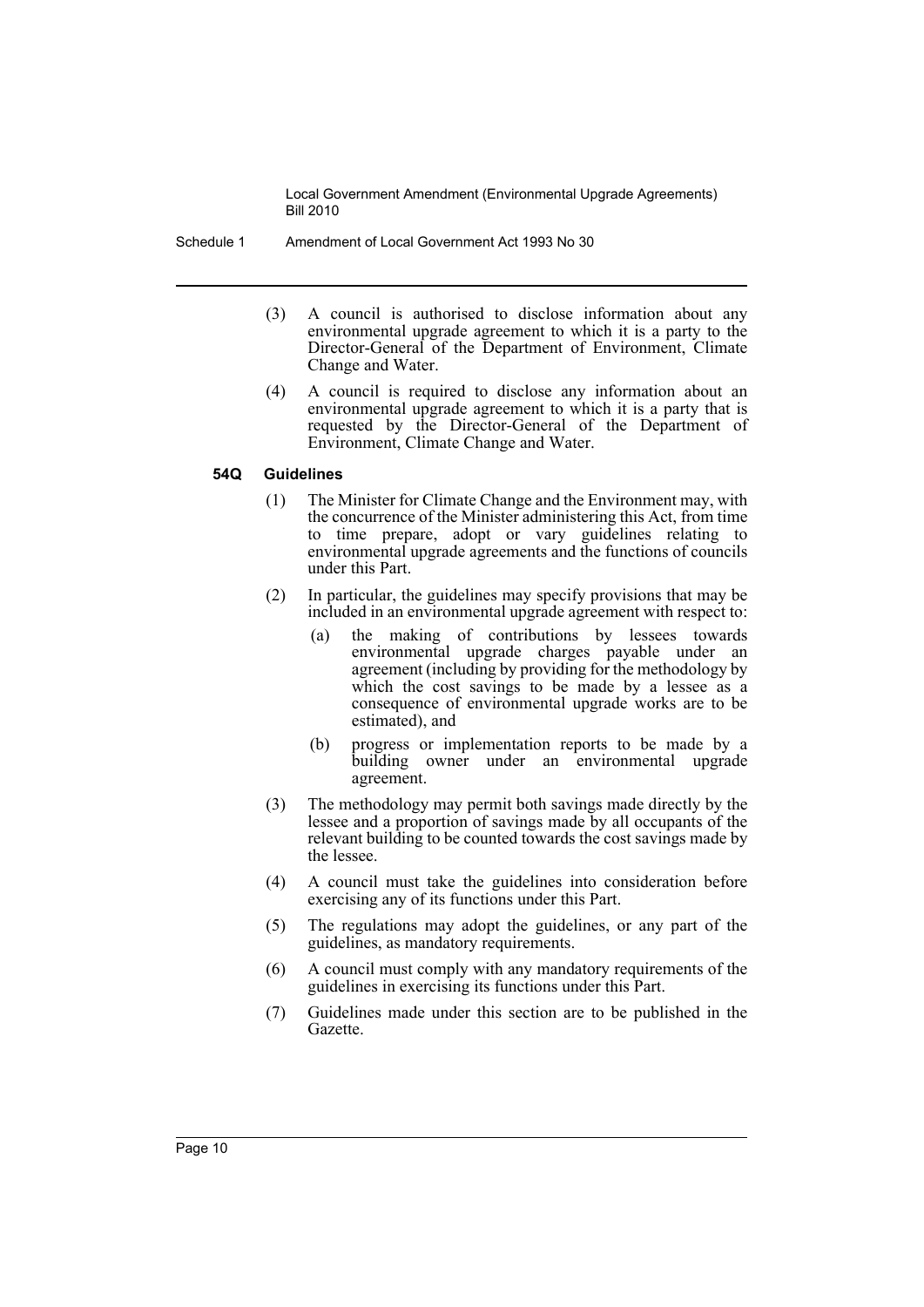Amendment of Local Government Act 1993 No 30 Schedule 1

#### **54R Changes to council area**

The functions of a council under an environmental upgrade agreement may be exercised by any council to which the assets, rights and liabilities of the council with respect to the agreement are transferred by proclamation referred to in section 213.

#### **[2] Section 55 What are the requirements for tendering?**

Insert at the end of section 55 (3):

a contract that is an environmental upgrade agreement (within the meaning of Part 2A)

#### **[3] Schedule 8 Savings, transitional and other provisions consequent on the enactment of other Acts**

Insert at the end of clause 1 (1):

*Local Government Amendment (Environmental Upgrade Agreements) Act 2010*

#### **[4] Schedule 8, Part 33**

Insert after Part 32:

### **Part 33 Provisions consequent on enactment of Local Government Amendment (Environmental Upgrade Agreements) Act 2010**

#### **98 Effect of environmental upgrade agreement on existing leases**

- (1) A term of a lease entered into before the commencement of section 54N, as inserted by the *Local Government Amendment (Environmental Upgrade Agreements) Act 2010*, that requires a lessee to pay to the lessor any charge payable by the lessor to a council under Chapter 15 is taken to also require the lessee to pay to the lessor a contribution towards any environmental upgrade charge payable under any environmental upgrade agreement that relates to the premises that are the subject of the lease.
- (2) Section 54N applies in respect of the contribution.
- (3) The contribution is to be paid on the date or dates on which a charge under Chapter 15 is payable or as otherwise agreed by the parties to the lease.